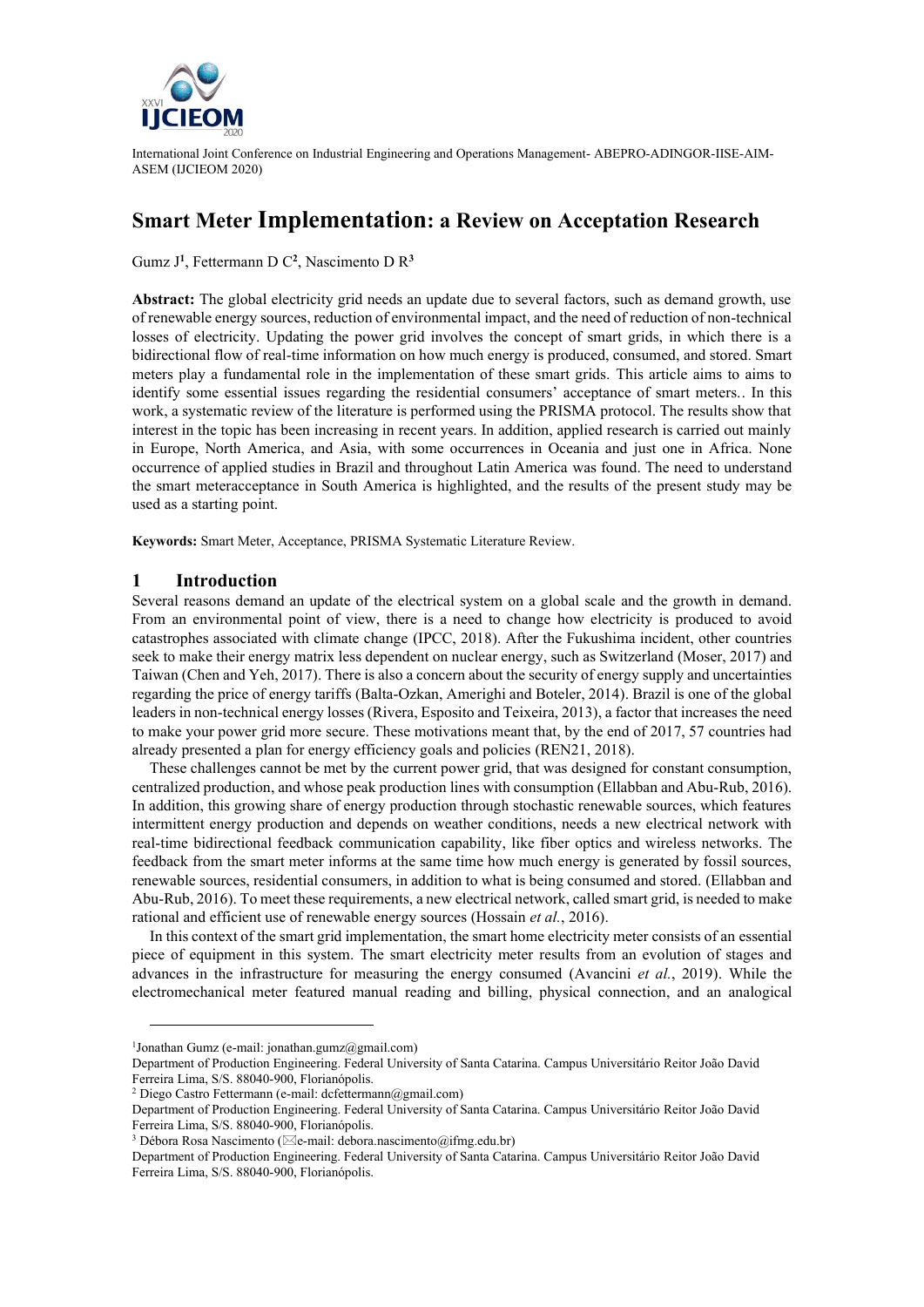

2

display, the first smart meters included functions like automated billing and remote, unidirectional automated reading of measurements (Avancini *et al.*, 2019). In the next stage of technological development, the functions of automated bidirectional measurement infrastructure, distribution control, demand response, and interruption detection and restoration (Avancini *et al.*, 2019) were also added. In the present stage of technological development, functions like data storage and management, bidirectional measurement and charging, end-to-end communication, detection and diagnosis of system failures, in-home display (IHD), and wireless connection are also part of smart meters (Avancini *et al.*, 2019). The smart meter starts to perform several functions within the smart grid, to both utilities and residential consumers. In this context, several initiatives for full-scale implementation of smart meters are being carried out across Europe, Canada, New Zealand, Australia, the United States (Buchanan, Russo and Anderson, 2015), and Asia (Chou *et al.*, 2015).

Based on the current stage of development of the smart meter, they are expected to perform the following functions: (i) provide information to consumers about their energy consumption, (ii) reduce operating costs for utilities through remote control of meters, and (iii) reduce energy waste through automated control of energy redirection during grid failures, power surges and overproduction (Avancini *et al.*, 2019). Nevertheless, another indirect advantage mentioned is the decrease in energy consumption and the electricity grid's infrastructure cost to support peak demand (Faruqui, Harris and Hledik, 2010). However, this reduction in consumption does not rely only on the smart meters but also on changes in consumer habits, which are not possible to achieve without consumer engagement (Faruqui, Harris and Hledik, 2010). Thus, it is important to understand the requirements and demands of residential customers in more detail to increase the likelihood of success in a full-scale smart grid deployment.

Given the context of the consumer's role concerning the smart grid and the importance of consumer acceptance to achieve the smart grid's full potential, this work aims to identify where is conducted and who conducts research on residential consumers' acceptance of smart meters. This paper's results may create a starting point for research on the theme in Latin America, specifically Brazil.

#### **2 Systematic literature review**

This work uses the Preferred Reporting Items for Systematic Review and Meta-Analyzes – PRISMA [13] method as a systematic literature review method. The PRISMA method consists of a protocol that describes all the items that should be presented in a systematic literature review, emphasizing the search method. In this work, the procedures recommended in PRISMA were used and applied in other studies in the engineering area (Moreno-Blanco *et al.*, 2019; Ayodele, Chang-Richards and González, 2020; Gao *et al.*, 2020), which are divided into five stages [\(Fig. 1\)](#page-1-0). Below are detailed the procedures performed in each of the five steps of the method.



<span id="page-1-0"></span>Fig. 1 Method Topics for PRISMA Search

#### *2.1 Keyword Protocol*

For the systematic review, two search fields were established, the first related to smart meters and the second to customers' acceptance. Initially, an exploratory search was carried out with the main keywords "smart meter" and "acceptance". Still based on exploratory research, it was found that the word "intelligent" can also be adopted with the same meaning in place of "smart". Likewise, "acceptation", "engagement", and "adoption" can be used to replace "acceptance". As a way of increasing the scope of the research, other possible endings for the term "meter" were included, with the use of (\*), in order to cover similar terms, for example, "meter\*" to cover meter, meters and metering [\(Fig. 2\)](#page-1-1).

| "Smart<br>meter*"<br>OR AND<br>OR<br>"acceptation"<br>"acceptance"<br>"intelligent meter*"<br>"engagement" OR "adoption" |  | Medidores inteligentes |  | Operador | Aceitação |  |  |  |
|--------------------------------------------------------------------------------------------------------------------------|--|------------------------|--|----------|-----------|--|--|--|
|                                                                                                                          |  |                        |  |          |           |  |  |  |
|                                                                                                                          |  |                        |  |          |           |  |  |  |

<span id="page-1-1"></span>Fig. 2 Keywords used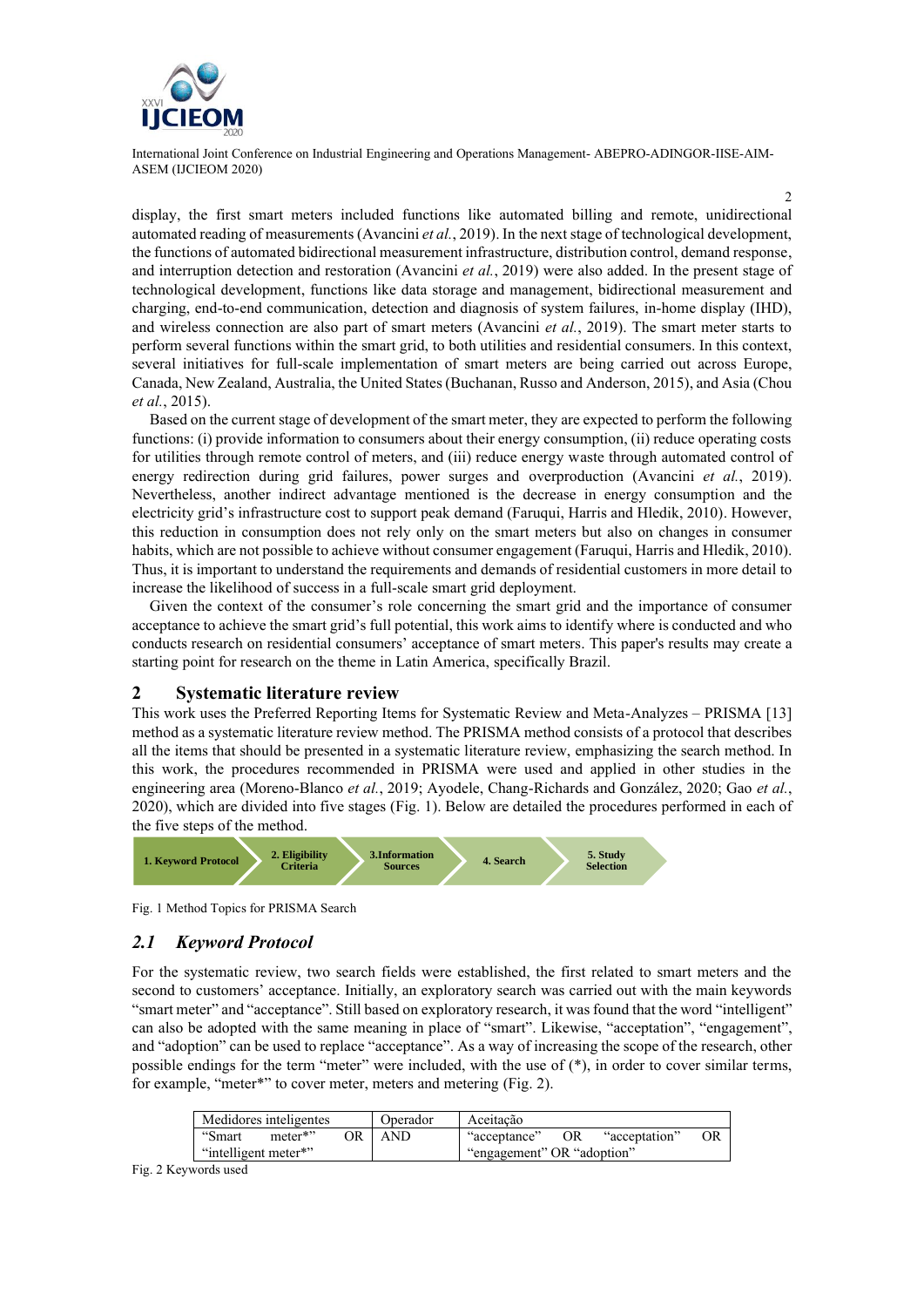

## *2.2 Eligibility Criteria*

The following eligibility criteria were defined for this selection: Studies involving smart meters and their adoption and acceptance by residential consumers.

## *2.3 Information Sources*

Systematic literature reviews in management and engineering tend to show better results with the use of Scopus, Science Direct, and Web of Science scientific databases, as reported in several studies in the area (Alkawsi and Ali, 2018; Moreno-Blanco et al., 2019; Ayodele, Chang-Richards and González, 2020; Gao et al., 2020). Thus, Scopus, Science Direct, and Web of Science databases were used as sources of information in the present review. The results presented refer to the search carried out on March 11, 2020.

## *2.4 Search*

A search was performed in the title, summary, and keywords fields of the articles. In databases, this type of search refers to the term "topic". The search strategy carried out in the databases is presented below.

Topic ( Title - Summary - Words Key ): (( " smart meter \*" OR " intelligent meter \*" OR " smart measur\*" OR " intelligent measur\*") AND ( " engagement " OR " acceptance " OR " adoption " OR " acceptation ")).

## *2.5 Study Selection*

Based on the search strategy adopted, studies were selected in the forms of article and review, in the English language and published in journals that do not come from conference papers. The search procedure used didn't include time restriction of published articles, and all articles found in search within each of the databases were included in the analysis.

The search result showed 356 articles in the three databases, which resulted in 189 different studies after removing the duplicates. The obtainment flow for the studies is displayed in [Fig. 3.](#page-2-0)



<span id="page-2-0"></span>Fig. 3 PRISMA information flow

## **3 Results**

Among the 172 articles included in the research portfolio, an analysis was made on the journals' frequency to identify which journals are most relevant to the topic. The 172 articles were published in 88 different journals, 84 of which are indexed in the SJR index. By assessing the contribution of the journals to the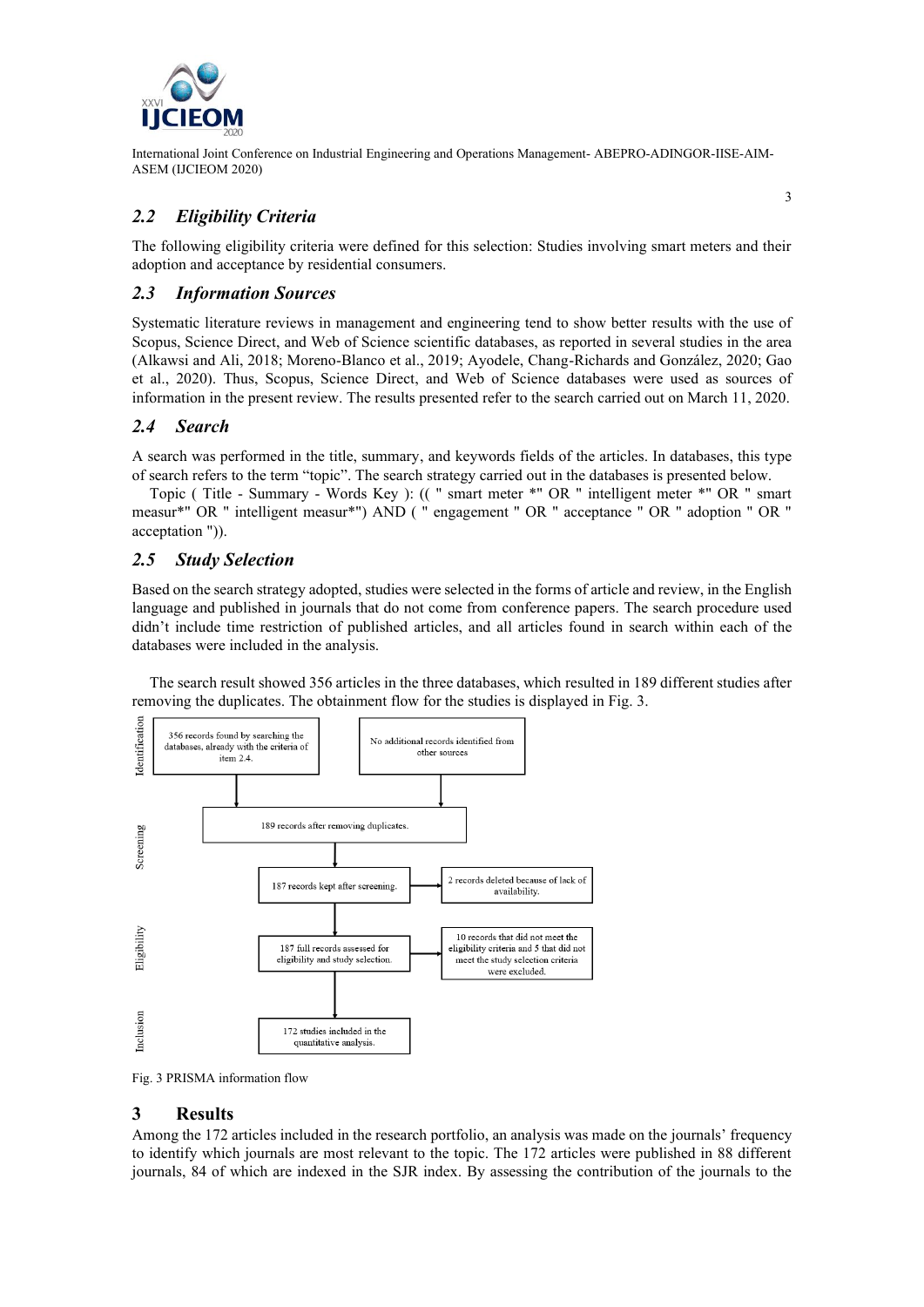

literature presented in **[Table 1](#page-3-0)**, the most frequent journals in the area also have a high SJR impact factor. That indicates the researched topic is discussed and presented in the literature through high-reputation journals, reinforcing the current and pertinent indication of the studied theme. **Table 1** Frequency of articles per publication

4

<span id="page-3-0"></span>

| Journal                                                       | Number         | Frequency | <b>SJR</b> |
|---------------------------------------------------------------|----------------|-----------|------------|
| <b>Energy Policy</b>                                          | 16             | 9,52%     | 1,99       |
| Energy Research & Social Science                              | 11             | 6,55%     | 2,14       |
| <b>Applied Energy</b>                                         | 7              | 4,17%     | 3,46       |
| Energy                                                        | 7              | 4,17%     | 2,05       |
| <b>Energy Efficiency</b>                                      | 7              | 4,17%     | 0,7        |
| Renewable and Sustainable Energy Reviews                      | 6              | $3,57\%$  | 3,29       |
| Journal of Cleaner Production                                 | 6              | 3,57%     | 1,62       |
| Energies                                                      | 6              | $3,57\%$  | 0,61       |
| <b>IEEE</b> Transactions on Smart Grid                        | 5              | 2,98%     | 3,36       |
| <b>Energy and Buildings</b>                                   | 4              | 2,38%     | 1,93       |
| <b>Sensors</b>                                                | 4              | 2,38%     | 0,59       |
| Environmental Modelling and Software                          | 3              | 1,79%     | 1,73       |
| Technological Forecasting and Social Change                   | 3              | 1,79%     | 1,42       |
| Sustainability (Switzerland)                                  | 3              | 1,79%     | 0,55       |
| IEEE Transactions on Sustainable Energy                       | $\overline{c}$ | 1,19%     | 3,1        |
| <b>IEE Transactions on Industrial Informatics</b>             | $\overline{c}$ | 1,19%     | 1,68       |
| Journal of Water Resources Planning and Management            | $\overline{c}$ | 1,19%     | 1,42       |
| <b>Utilities Policy</b>                                       | $\overline{c}$ | 1,19%     | 0,93       |
| Water                                                         | $\overline{c}$ | 1,19%     | 0,67       |
| Resources                                                     | $\overline{c}$ | 1,19%     | 0,65       |
| Behaviour and Information Technology                          | $\overline{c}$ | 1,19%     | 0,56       |
| Energy and Environment                                        | $\overline{2}$ | 1,19%     | 0,3        |
| International Journal of Innovation and Technology Management | $\overline{c}$ | 1,19%     | 0,19       |
| Fujitsu Scientific and Technical Journal                      | $\overline{c}$ | 1,19%     | 0,14       |
| Other journals with one article                               | 33             | 19,63%    |            |

The **[Table 1](#page-3-0)** shows that the journals with the highest participation focus are on the energy area, such as Energy Policy, Energy Research & Social Science, Applied Energy, Energy, Energy Efficiency, Renewable and Sustainable Energy Reviews, and Energies. Together with the Journal of Cleaner Production, this group of journals concentrates most of the publications, reaching 39% of the selected articles. This result reinforces the literature indication that the study on smart meters is still focused on energy control, with far fewer studies on controlling water and gas consumption (Fettermann, Borriello, *et al.*, 2020; Fettermann, Cavalcante, *et al.*, 2020). Another evidence of this focus can be observed by stratifying the articles related to the type of meter studied (**[Table 2](#page-3-1)**). It shows that most articles deal with smart electricity meters. The total number of articles in **[Table 2](#page-3-1)** is greater than the total number of articles in the portfolio due to some of the articles in the literature address more than one type of meter.

<span id="page-3-1"></span>**Table 2** Articles classified by type of meter studied.

| Type of Meter | Articles | Frequency |
|---------------|----------|-----------|
| Energy meter  | 153      | 89,0%     |
| Water meter   | 19       | 11.0%     |
| Gas meter     |          | $1.2\%$   |

Regarding the period of publications, the number of publications per year in absolute terms is shown in **[Table 3](#page-4-0)**. The results confirm a concentration of publications on the topic researched in the last five years. The oldest article in this selection was published in 1999 (Hartway, Price and Woo, 1999), and 54% of the selected articles were published in 2017 or later than 2017 (**[Table 3](#page-4-0)**). For a more precise temporal analysis of the publications, the Scopus database data was used as a reference. The frequency of publications was reduced by the volume of articles published per year in the entire database. This procedure was carried out to estimate the relationship between the articles published on the topic and the total volume of articles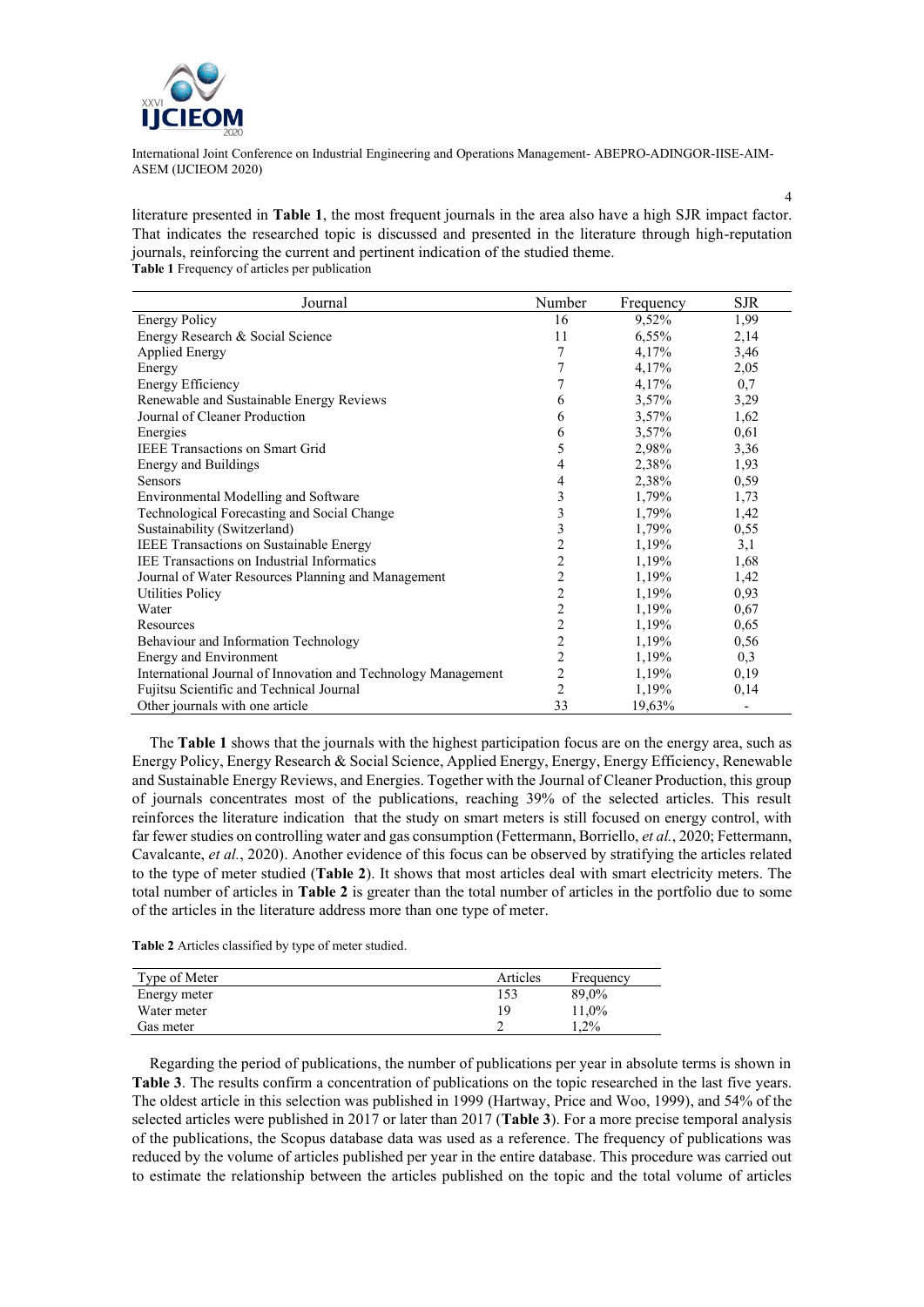

published in the period. The result (**[Fig. 4](#page-4-1)**) directly indicates the frequency of publications on the topic related to the database's total volume of publications. The results indicate an increasing frequency of articles published on the topic, with higher growth than the total number of publications in the database.

| Year of publication | Number of articles | Percentage |
|---------------------|--------------------|------------|
| $2020*$             | 9                  | 5,23%      |
| 2019                | 25                 | 14,53%     |
| 2018                | 32                 | 18,60%     |
| 2017                | 27                 | 15,70%     |
| 2016                | 20                 | 11,63%     |
| 2015                | 14                 | 8,14%      |
| 2014                | 22                 | 12,79%     |
| 2013                | 9                  | 5,23%      |
| 2012                | 5                  | 2,91%      |
| 2011                | 5                  | 2,91%      |
| 2010                | 3                  | 1,74%      |
| 1999                |                    | 0,58%      |

<span id="page-4-0"></span>**Table 3** Percentage of selected articles by year of publication

\* Partial result until March 11, 2020



<span id="page-4-1"></span>**Fig. 4** Selected articles from the Scopus database relativized by year of publication.

In addition to the journals and their publication period, an analysis of the research centers was also carried out. For this purpose, the countries of origin of the institutions of each of the authors were analyzed. In all, 42 different countries were identified, present on five continents. The results indicate that research on the topic is mainly concentrated in the following countries: USA, United Kingdom, Australia, Germany, and Italy, with 49% of publications (**[Table 4](#page-4-2)**). Among the research institutions present in these countries are Carnegie Mellon University (USA), Georgia Institute of Technology (USA), Oregon State University (USA), University of California Berkeley (USA), University of Reading (UK), University of Cambridge (UK), Oxford University (UK), Griffith University (Australia), University of Technology Sydney (Australia), Otto-Friedrich- Universität Bamberg (Germany), Otto-von- Guericke University (Germany) and University of Pisa (Italy) as the primary research centers on the subject. **Table 4** List of Institutions' Countries\* .

<span id="page-4-2"></span>

| Country of Origin | Articles | Frequency |
|-------------------|----------|-----------|
| <b>USA</b>        | 38       | 17,9%     |
| UK                | 29       | 13.7%     |
| Australia         |          | 6.1%      |

5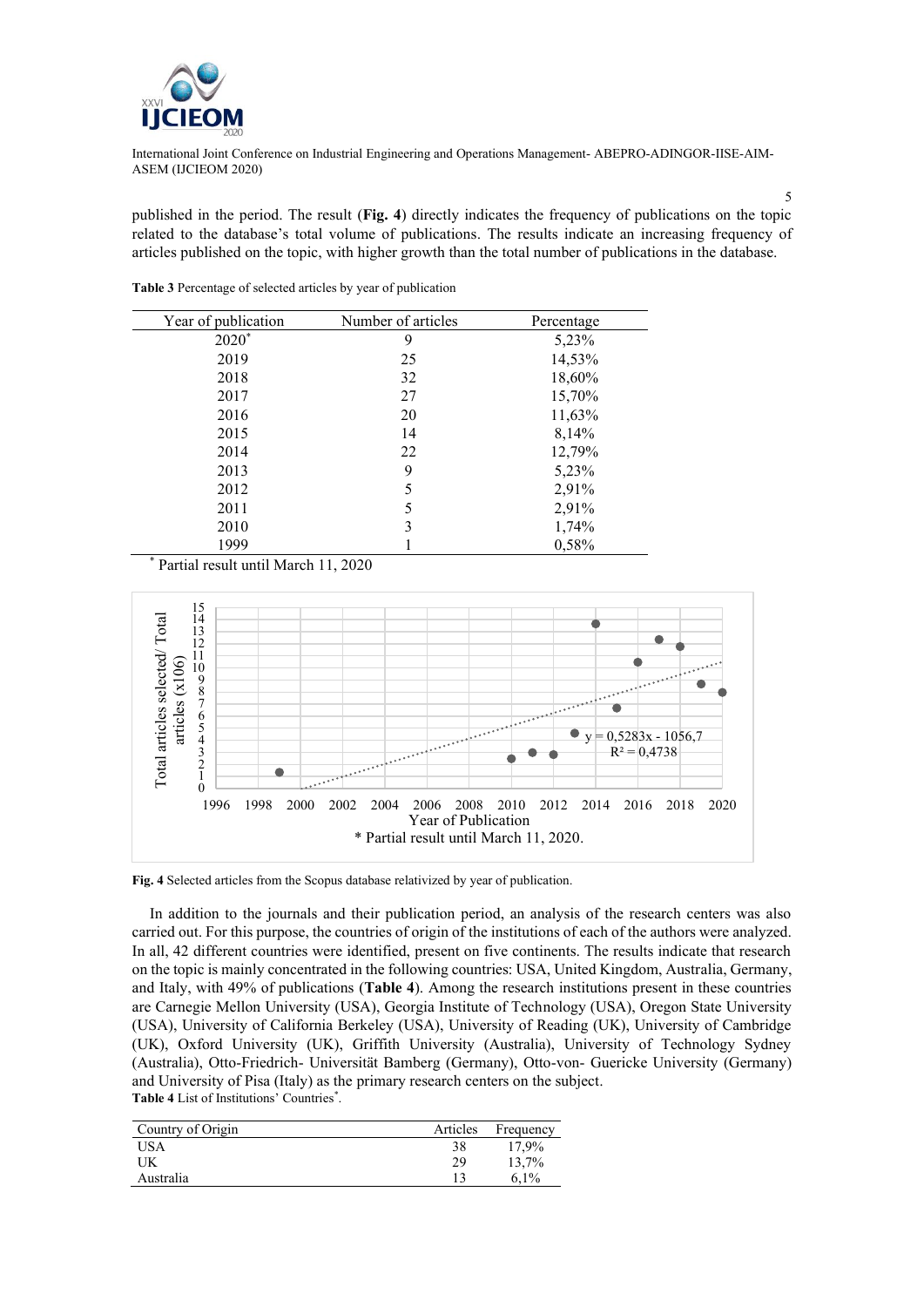

| Country of Origin | Articles | Frequency |
|-------------------|----------|-----------|
| Germany           | 13       | 6,1%      |
| Italy             | 10       | 4,7%      |
| Spain             | 8        | 3,8%      |
| Poland            | 7        | 3,3%      |
| China             | 6        | 2,8%      |
| Portugal          | 6        | 2,8%      |
| South Korea       | 6        | 2,8%      |
| Switzerland       | 6        | 2,8%      |
| Canada            | 5        | 2,4%      |
| Finland           | 5        | 2,4%      |
| Japan             | 5        | 2,4%      |
| Norway            | 5        | 2,4%      |
| France            | 4        | 1,9%      |
| Netherlands       | 4        | 1,9%      |
| Austria           | 3        | 1,4%      |
| India             | 3        | 1,4%      |
| Saudi Arabia      | 3        | 1,4%      |
| Sweden            | 3        | 1,4%      |
| Taiwan            | 3        | 1,4%      |
| Other             | 27       | 12,7%     |

\*Some articles have institutions from different countries.

One of the characteristics of smart meters' acceptance research is the use of applied studies. These studies generally aim to understand the level of acceptance and the factors that affect smart meters' acceptance in one particular region. Upon examining the literature, 42 published studies of this type were identified. **[Fig. 5](#page-5-0)** shows each city's geographic location. Research carried out in these cities includes questionnaires, interviews, focus groups, case studies, and social and field experiments.



<span id="page-5-0"></span>**Fig. 5** Representation of Researched Cities

Concerning applied studies on the acceptance and adoption of smart meters by consumers, a greater concentration of studies is identified in the northern hemisphere, along with a considerable number of studies in Oceania and Southeast Asia. There is only one study in Africa (Booysen, Visser and Burger, 2019) and none in South America. A large number of evaluations are verified in Europe due to an European Union (EU) guideline that states all members must achieve 80% of smart household meters implemented by 2020 (European Union, 2009). Another important aspect is that Australian applied studies are focused on smart water meters (Beal and Flynn, 2015; Beal, Gurung and Stewart, 2016; Beal *et al.*, 2018), which also happens in Spain, to a lesser extent (March *et al.*, 2017), and in the city of Cape Town, South Africa (Booysen, Visser and Burger, 2019). These three localities suffer from water scarcity (March *et al.*, 2017; Beal *et al.*, 2018; Booysen, Visser and Burger, 2019), and they use smart water meters as a tool to detect leaks in the water network.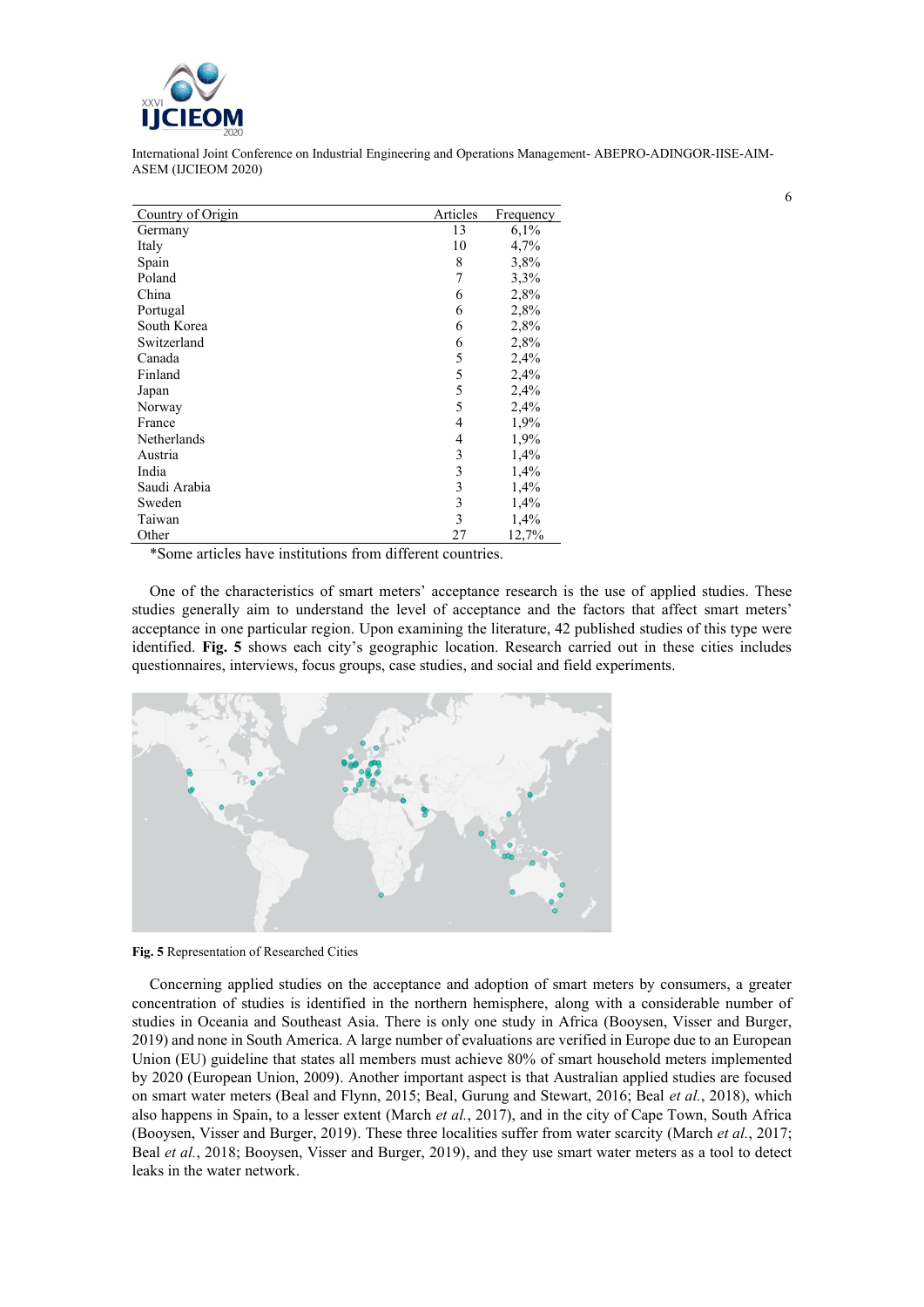

#### **4 Conclusion**

This paper used a systematic review of the literature, the PRISMA method (Liberati et al., 2009), to identify some essential issues regarding the residential consumers' acceptance of smart meters.. A total of 172 studies were selected by following this methodology, which makes up the literature on the acceptance and adoption of smart residential meters for electricity, gas, and water by consumers. From a bibliometric analysis of the literature, it appears that the number of publications has increased at a higher rate than the total number of scientific publications in the last decade, which points to an increasing frequency of publications on the subject.

When checking the mapping of the cities where surveys were carried out on the acceptance of smart meters, there is a concentration of studies on the European and Asian continents. Some occurrences are also verified in Oceania, North America and Africa, but there is no research record with any population in South America.

Given the analyzed literature, it was evident the low research and knowledge regarding the acceptance of smart meters by Latin American consumers and consequently, in Brazil. Due to the need to use smart meters to modernize the electric grid in Brazil, in addition to the growth targets for the use of renewable resources in its energy matrix, it is necessary to research the acceptance of smart meters in Brazilian society, as in the case of different places in the world, like France (Montginoul and Vestier, 2018), USA (Bugden and Stedman, 2019), Germany (Arnold et al., 2018), Qatar (Abdmouleh, Gastli and Ben-Brahim, 2018) among others. Although the Brazilian reality is not the same as in any other country, the present work contributed to research on the acceptance of smart meters in Brazil by gathering important information and presenting the current state of the literature on the acceptance of smart meters worldwide.

#### **5 References**

Abdmouleh, Z., Gastli, A. and Ben-Brahim, L. (2018) "Survey about public perception regarding smart grid, energy efficiency & renewable energies applications in Qatar," *Renewable and Sustainable Energy Reviews*, 82, pp. 168–175. doi: 10.1016/j.rser.2017.09.023.

Alkawsi, G. A. and Ali, N. B. (2018) "A systematic review of individuals' acceptance of IOT-based technologies," *International Journal of Engineering and Technology*, 7(4.35), pp. 136–142. doi: 10.14419/ijet.v7i4.35.22342.

Arnold, O. *et al.* (2018) "Capturing the Environmental Impact of Individual Lifestyles: Evidence of the Criterion Validity of the General Ecological Behavior Scale," *Environment and Behavior*, 50(3), pp. 350– 372. doi: 10.1177/0013916517701796.

Avancini, D. B. *et al.* (2019) "Energy meters evolution in smart grids: A review," *Journal of Cleaner Production*, 217, pp. 702–715. doi: 10.1016/j.jclepro.2019.01.229.

Ayodele, O. A., Chang-Richards, A. and González, V. (2020) "Factors Affecting Workforce Turnover in the Construction Sector: A Systematic Review," *Journal of Construction Engineering and Management*, 146(2), p. 03119010. doi: 10.1061/(ASCE)CO.1943-7862.0001725.

Balta-Ozkan, N., Amerighi, O. and Boteler, B. (2014) "A comparison of consumer perceptions towards smart homes in the UK, Germany and Italy: reflections for policy and future research," *Technology Analysis and Strategic Management*, 26(10), pp. 1176–1195. doi: 10.1080/09537325.2014.975788.

Beal, C. D. *et al.* (2018) "Identifying and understanding the drivers of high water consumption in remote Australian Aboriginal and Torres Strait Island communities," *Journal of Cleaner Production*, 172, pp. 2425–2434. doi: 10.1016/j.jclepro.2017.11.168.

Beal, C. D. and Flynn, J. (2015) "Toward the digital water age: Survey and case studies of Australian water utility smart-metering programs," *Utilities Policy*, 32, pp. 29–37. doi: 10.1016/j.jup.2014.12.006.

Beal, C. D., Gurung, T. R. and Stewart, R. A. (2016) "Modelling the impacts of water efficient technologies on energy intensive water systems in remote and isolated communities," *Clean Technologies and Environmental Policy*, 18(6), pp. 1713–1723. doi: 10.1007/s10098-016-1241-9.

Booysen, M. J., Visser, M. and Burger, R. (2019) "Temporal case study of household behavioural response to Cape Town's 'Day Zero' using smart meter data," *Water Research*, 149, pp. 414–420. doi: 10.1016/j.watres.2018.11.035.

Buchanan, K., Russo, R. and Anderson, B. (2015) "The question of energy reduction: The problem(s) with feedback," *Energy Policy*, 77, pp. 89–96. doi: 10.1016/j.enpol.2014.12.008.